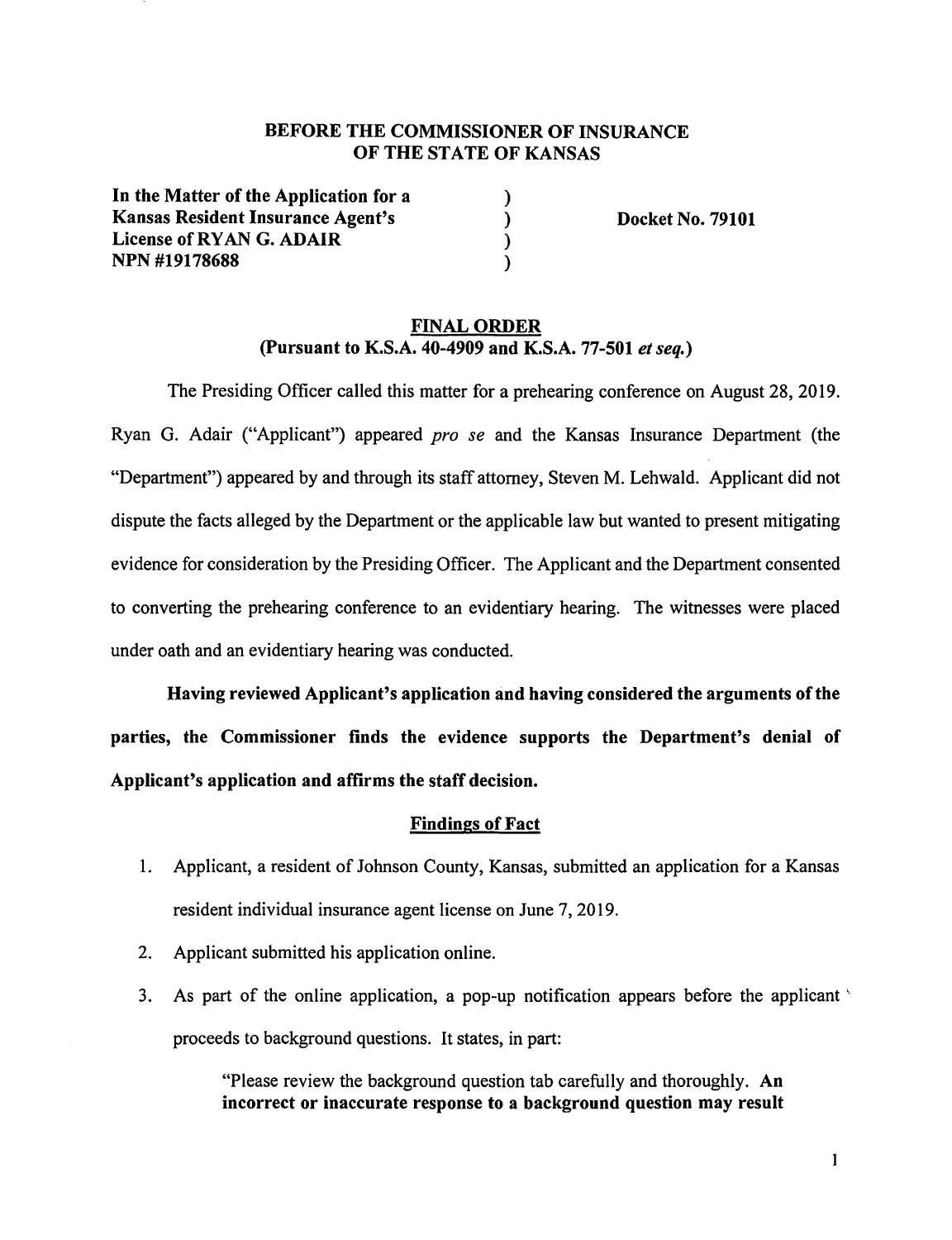**in delay in your application and/or ultimately a denial of license.** Please note that the FBI/KBI background check used by the Kansas Insurance Department may reveal misdemeanor and felony convictions that may not appear on other background checks. This includes those which may have been expunged or for which a diversion was received." [Emphasis added.]

4. The pop-up notification requires the Applicant to affirmatively acknowledge reading the

notification, which states:

"Click here to acknowledge that you read, understand and agree to the information on this page. Then click "continue."

5. The Applicant is not able to proceed to the background questions until clicking on the

acknowledgement box.

6. Background question la under item 38 of the application asks:

Have you ever been convicted of a misdemeanor, had a judgment withheld or deferred, or are you currently charged with committing a misdemeanor?

- 7. Applicant answered "no."
- 8. At the end of the application, the Applicant signed the Applicant's Certification and

Attestation portion of the application which states, in part:

The Applicant must read the following very carefully:

I hereby certify that, *under penalty of perjury,* all of the information submitted in this application and attachments is true and complete. I am aware that submitting false information or omitting pertinent or material information in connection with this application is grounds for license revocation or denial of the license . . . . [Emphasis added.]

9. As part of the application process, an applicant must be fingerprinted for purposes of a background check and sign a fingerprint waiver agreement. On the waiver signed by the Applicant on June 11, 2019 (four days after submitting his online application to the Department), the Applicant disclosed a 2017 disorderly conduct conviction.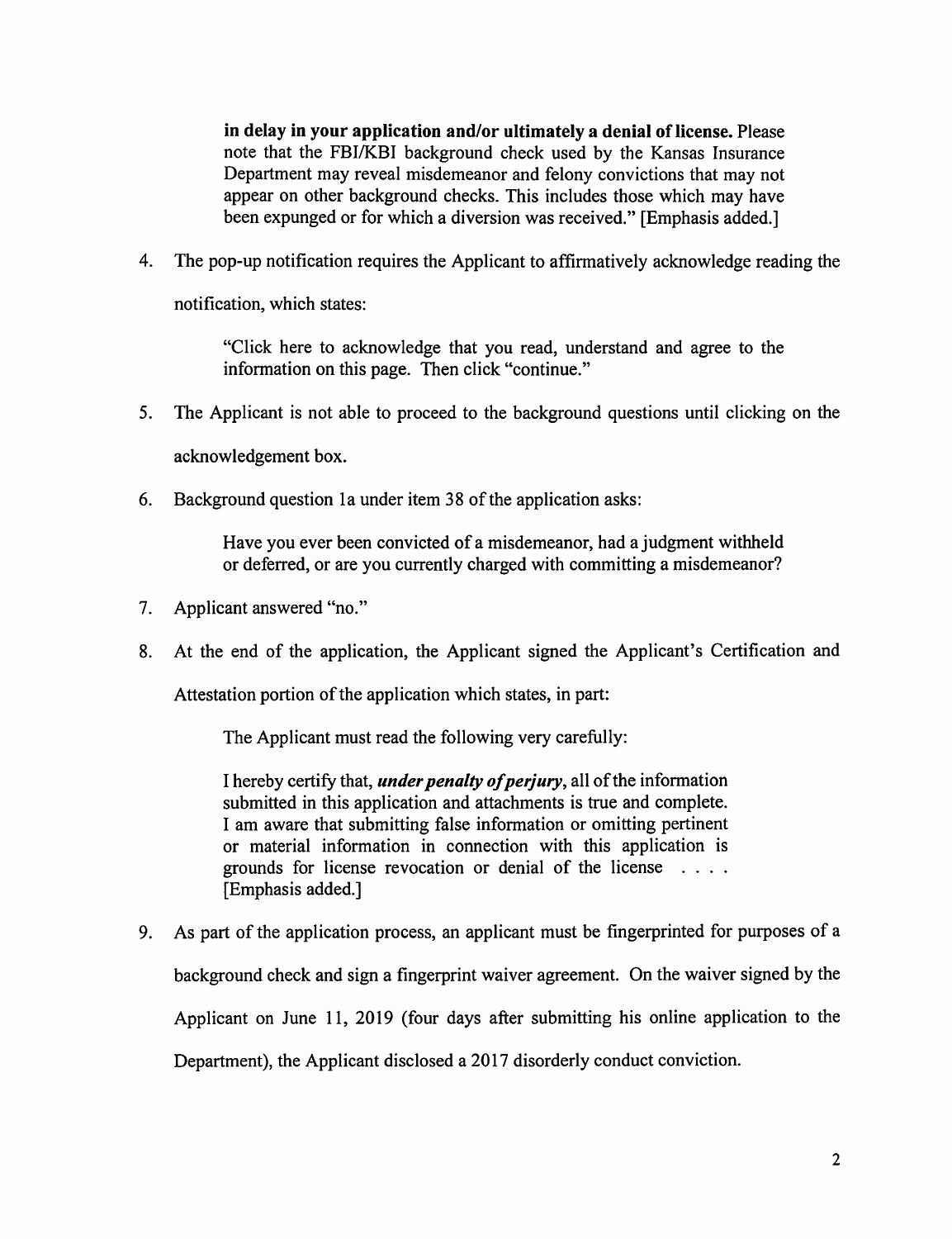- 10. The application requires that a written statement explaining the circumstances of any misdemeanor or felony conviction, along with the charging document and an official document showing the resolution of the charges, be included with the application.
- 11. The Department notified Applicant by letter dated June 28, 2019, that the application was missing documents and not complete.
- 12. Applicant provided the necessary documents on July 10, 2019, which showed the following conviction:

April 13, 2017, Johnson County District Court, Case No. 16DV00993, Disorderly Conduct (Misdemeanor).

- 13. By letter dated July 15, 2019, Department licensing staff notified Applicant that his application was denied pursuant to K.S.A. 40-4909(a)(l), based on Applicant's failure to provide complete and accurate information required by the Application, and K.S.A. 40-  $4909(a)(6)$  based on Applicant's conviction.
- 14. Applicant filed a timely request for a hearing.
- 15. At the evidentiary hearing, the Applicant reported that he believed the question regarding misdemeanors or felonies required disclosure of only convictions related to the insurance industry. Applicant stated that he had worked previously in the financial industry and on background questions was only required to disclose convictions specific to the financial industry.
- 16. When asked whether he remembered the pop-up notification regarding background questions, Applicant stated that he did not.
- 17. The Applicant indicated he completed his application the day he passed his insurance agent exam and was very excited. He indicated he probably should have spent more time completing the application.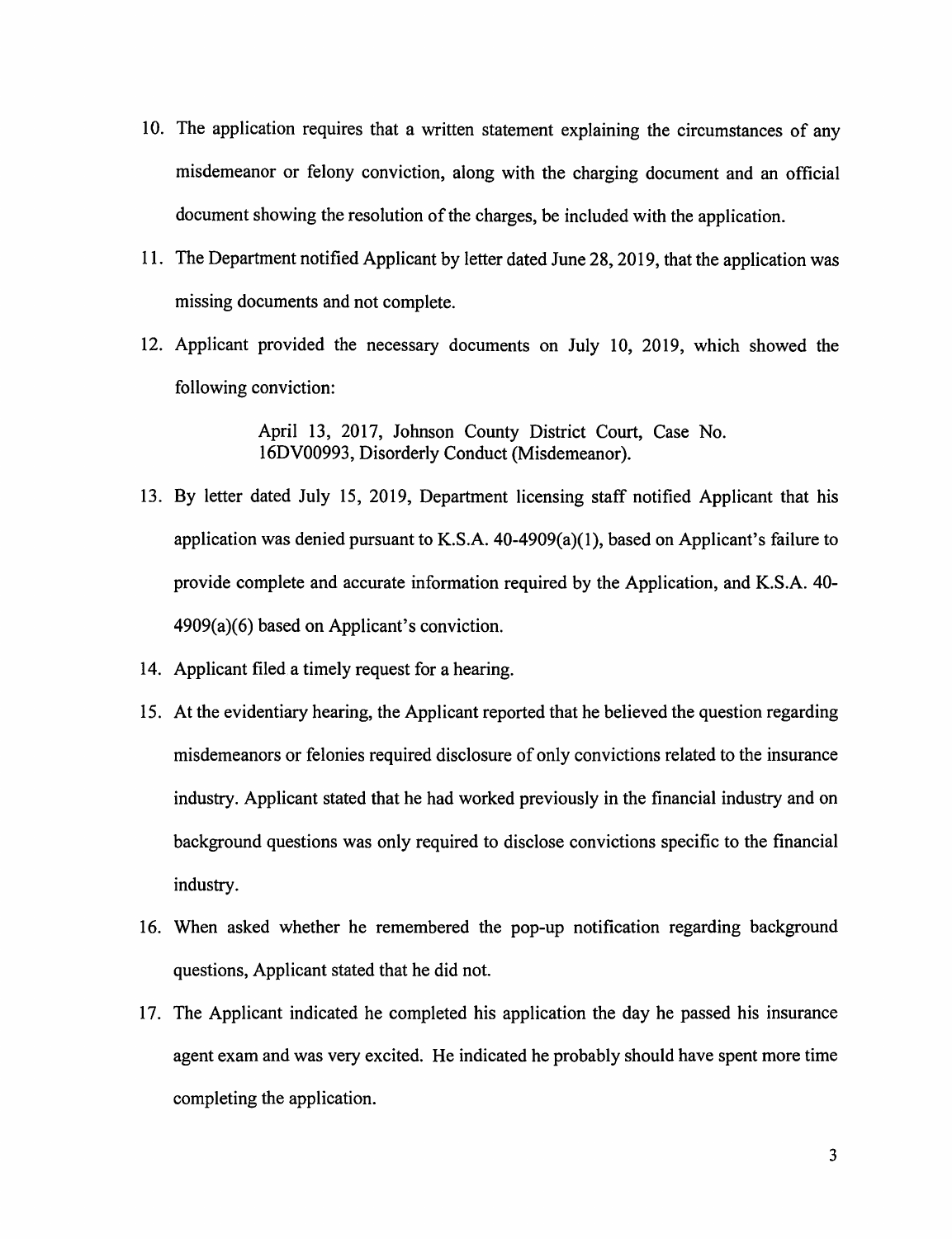- 18. With regard to the conviction, the Applicant indicated he was living with his girlfriend and she had been hurt "by accident." Applicant stated that an intoxicated friend thought that something had occurred and called the police. Applicant was originally charged with domestic battery; however, the charge was subsequently amended to disorderly conduct to which the Applicant pleaded guilty.
- 19. The Applicant was vague when asked the details underlying the "accident" which caused his girlfriend to be hurt. He stated only that he was "in the wrong place at the wrong time." He blamed his intoxicated friend for reporting the situation to police, and indicated the friend has sought counseling for his drinking. He stated he has forgiven his friend for calling the police and causing his subsequent arrest.
- 20. Applicant had a witness, his current boss, testify on his behalf. The witness testified he had known the Applicant for 90 days and knew about the conviction. He testified the Applicant had a great attitude, good work ethic, and had a promising future in the insurance industry. He believed the Applicant did not intentionally fail to disclose the misdemeanor conviction on the application. He assisted the Applicant with the online application but testified he did not remember the pop-up box. The Witness acknowledged that he understood the requirement to disclose misdemeanor and felony convictions to mean *any* convictions and not just those relating to the business of selling insurance.
- 21. On cross-examination, counsel for the Department asked the Applicant why he pleaded guilty to a disorderly conduct charge if he had not done anything wrong when he was charged with domestic battery. The Applicant stated that his lawyer had told him that the prosecuting county took a strong stance on such charges and would not drop the case. He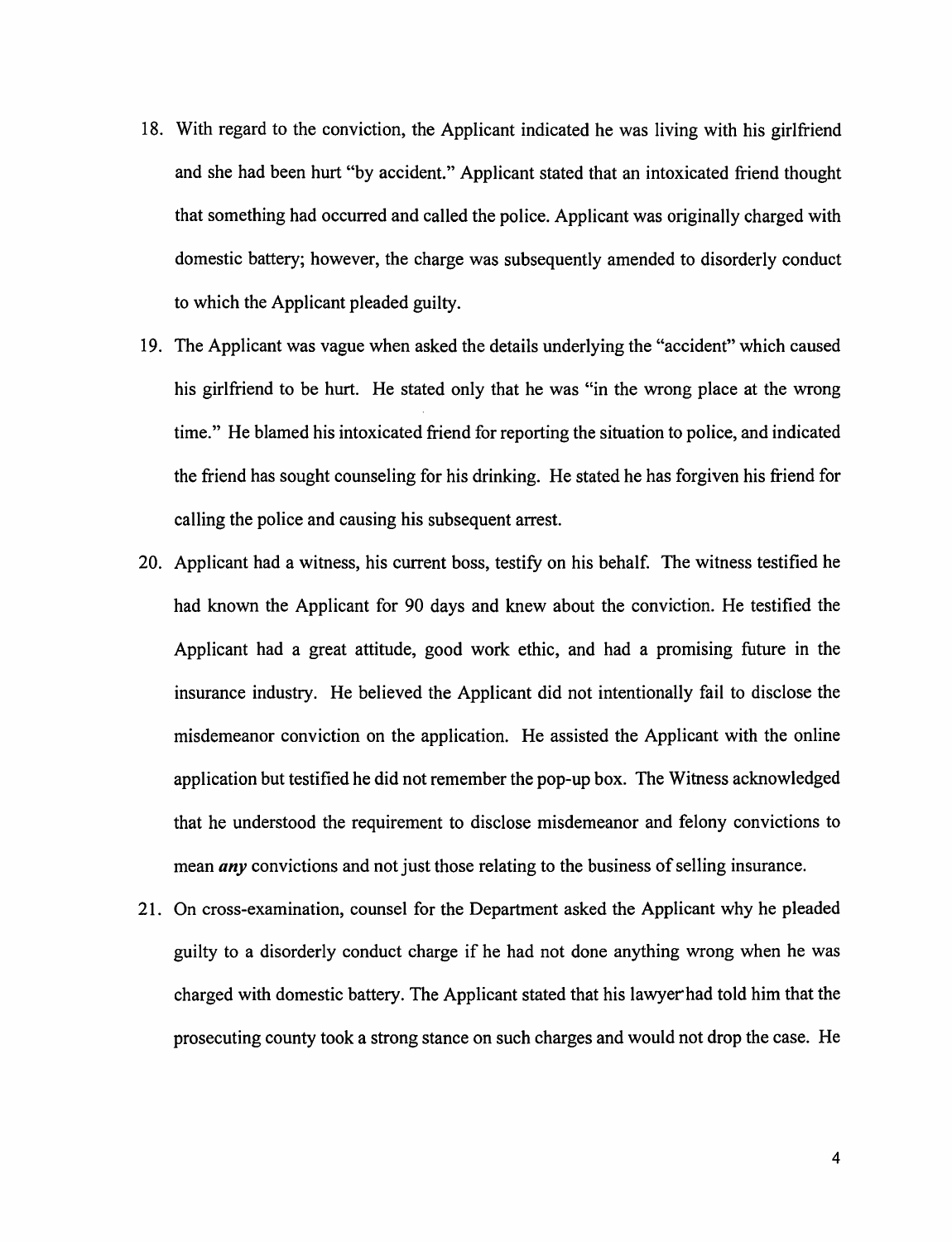indicated his then-girlfriend (the victim) stood by him during the ordeal. He opted to plead guilty to disorderly conduct on the advice of his counsel.

- 22. Counsel for the Department asked the Presiding Officer to take into account that agents must be precise and complete in filling out applications for insurance coverage. The failure of Applicant to disclose the misdemeanor charge indicates either that he was trying to not disclose it, that he did not pay attention to or follow instruction correctly, or that he was not accurate when working quickly or under pressure.
- 23. Counsel for the Department also asked the Presiding Officer to consider the circumstances surrounding the conviction itself by applying the factors set forth by Kansas Supreme Court in its decision in *In re Gates,* 273 Kan. 1025 (2002).

### **Applicable Law**

- 24. Pursuant to K.S.A. 77-526(a), the Assistant Commissioner of Insurance acting on behalf of the Commissioner of Insurance as the agency head, as provided in K.S.A. 77-547, is empowered to render a Final Order.
- 25. Before approving an application for a Kansas resident insurance agent's license, the Commissioner has the statutory obligation to "determine that the applicant ... has not committed any act that is grounds for denial pursuant to this section or suspension or revocation pursuant to K.S.A. 40-4909, and amendments thereto." K.S.A. 40-4905.
- 26. Pursuant to K.S.A. 40-4909(a)(6), the Commissioner may deny, suspend, revoke or refuse renewal of the license of a person who has "been convicted of a misdemeanor or felony.
- 27. Pursuant to K.S.A. 40-4909(a)(l), the Commissioner may deny, suspend, revoke or refuse renewal of the license of a person who has provided incorrect, misleading, incomplete or untrue information in the license application.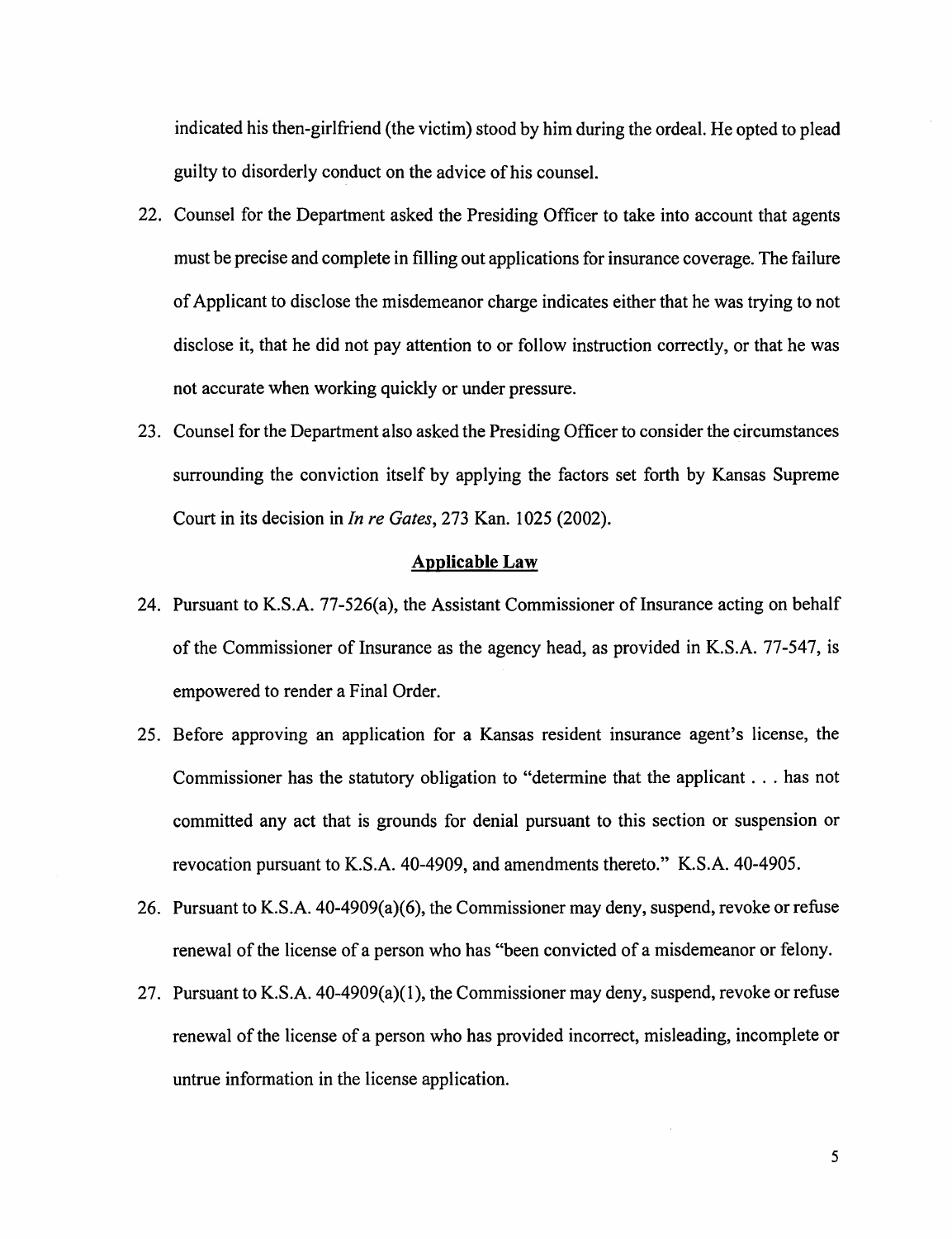- 28. The Kansas Supreme Court has not had occasion to discuss the factors the Commissioner should consider when exercising his or her discretion under K.S.A. 40-4909(a)(6). However, the Court has reviewed the denial of an application for a real estate license by the Kansas Real Estate Commission. See *In re Gates,* 273 Kan. 1025 (2002). The court noted that the rules adopted by the Kansas Supreme Court for the admission of attorneys are akin to the determination of whether a real estate license application should be granted or denied. The factors to be considered are:
	- 1. the applicant's age at the time of the conduct;
	- 2. the recency of the conduct;
	- 3. the reliability of the information concerning the conduct;
	- 4. the seriousness of the conduct;
	- 5. the factors underlying the conduct;
	- 6. the cumulative effect of the conduct of information;
	- 7. evidence of rehabilitation;
	- 8. the applicant's social contributions since the conduct;
	- 9. candor in the admissions process; and
	- 10. materiality of any omissions or misrepresentations.
- 28. The Commissioner considers the direction given on the exercise of discretion in determining whether a real estate license should be granted or denied to be applicable in the consideration of granting insurance agent licenses.

# **Findings of Fact and Conclusions of Law**

- 29. The Commissioner has jurisdiction over Applicant as well as the subject matter of this proceeding, and such proceeding is held in the public interest.
- 30. The Assistant Commissioner of Insurance is acting on behalf of the Commissioner of Insurance as the agency head and is empowered to render a Final Order.
- 31. The Commissioner has considered the factors most favorable to Applicant, specifically that he testified he believed the question pertaining to convictions meant only convictions relating to the insurance industry, that he did disclose the conviction on the fingerprint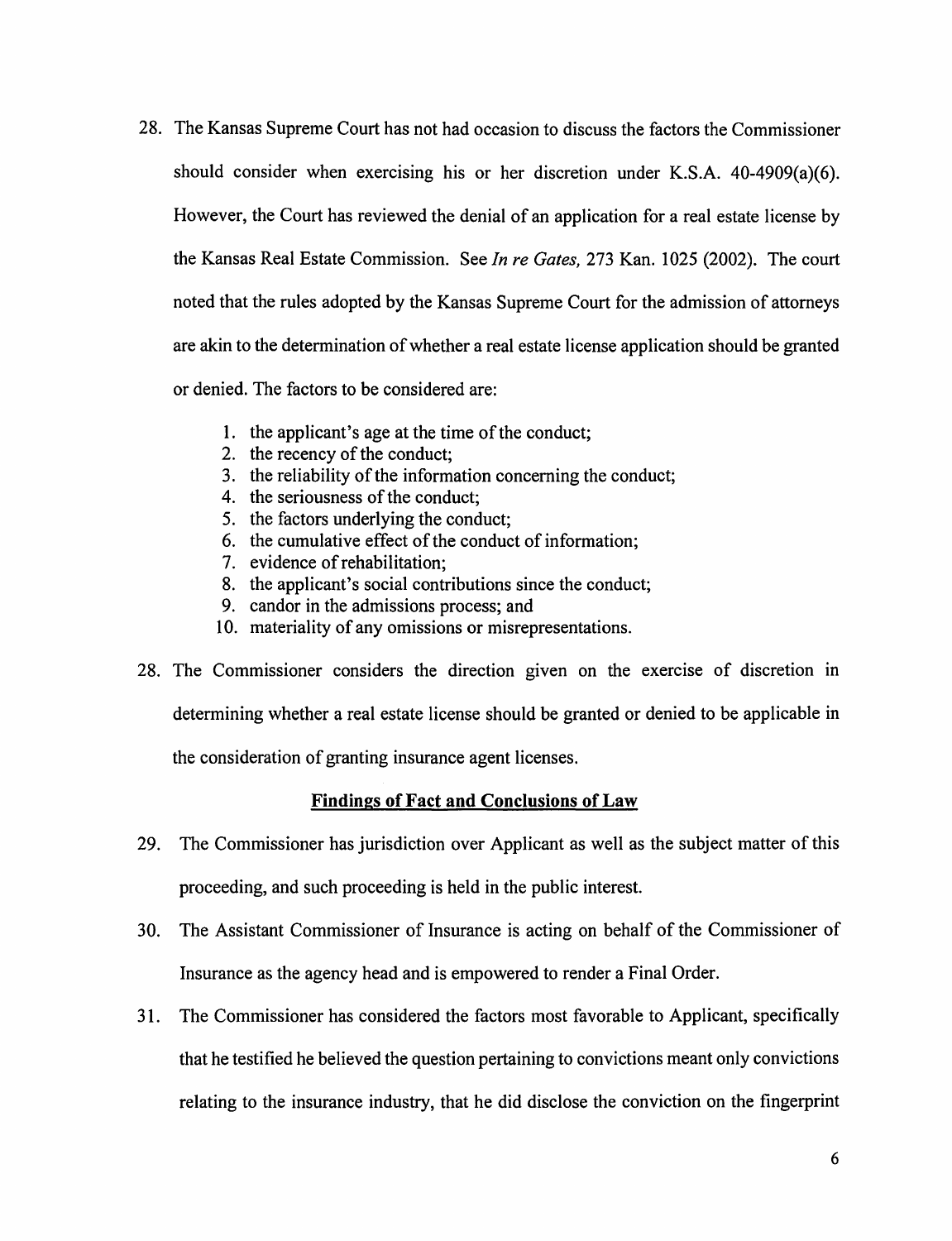waiver and then, upon the Department's request, when he submitted the missing documents on July 10, 2019, that subsequent to his conviction he completed a college degree in business administration, that he has a good work ethic, and that he passed his insurance licensing exam on his first attempt.

32. The Commissioner has considered the factors that weigh most heavily against Applicant. These include, that the disorderly conduct conviction should have been disclosed on the application, that the Applicant had specific notice from the online pop-up that care should be taken in completion of the background questions, that the conviction occurred only two years prior to his application, that the Applicant was vague about the circumstances surrounding the conduct leading to the conviction, and that the Applicant did not express remorse or take accountability for his conduct but instead blamed the situation on the misunderstanding of an intoxicated friend. Furthermore, The Presiding Officer found that the Applicant lacked candor in his testimony in the hearing by providing vague answers to questions regarding his actions giving rise to the domestic battery charge and why he ultimately pleaded guilty to disorderly conduct. Further, absent the Applicant taking accountability for his conduct there cannot be a determination of rehabilitation.

#### **Finding and Order**

Pursuant to K.S.A. 40-4909(a)(6), the Commissioner finds that the factors favorable to the Applicant are outweighed by the factors unfavorable to the Applicant. Moreover, the evidence indicates the Applicant either intended to conceal the conviction, did not exercise care in completing the application, or did not understand the seriousness of certifying under penalty of perjury to the truth of statements, which were not true. Therefore, the Commissioner has concluded that it is not in the interest of the public to issue an agent license to Applicant at this time.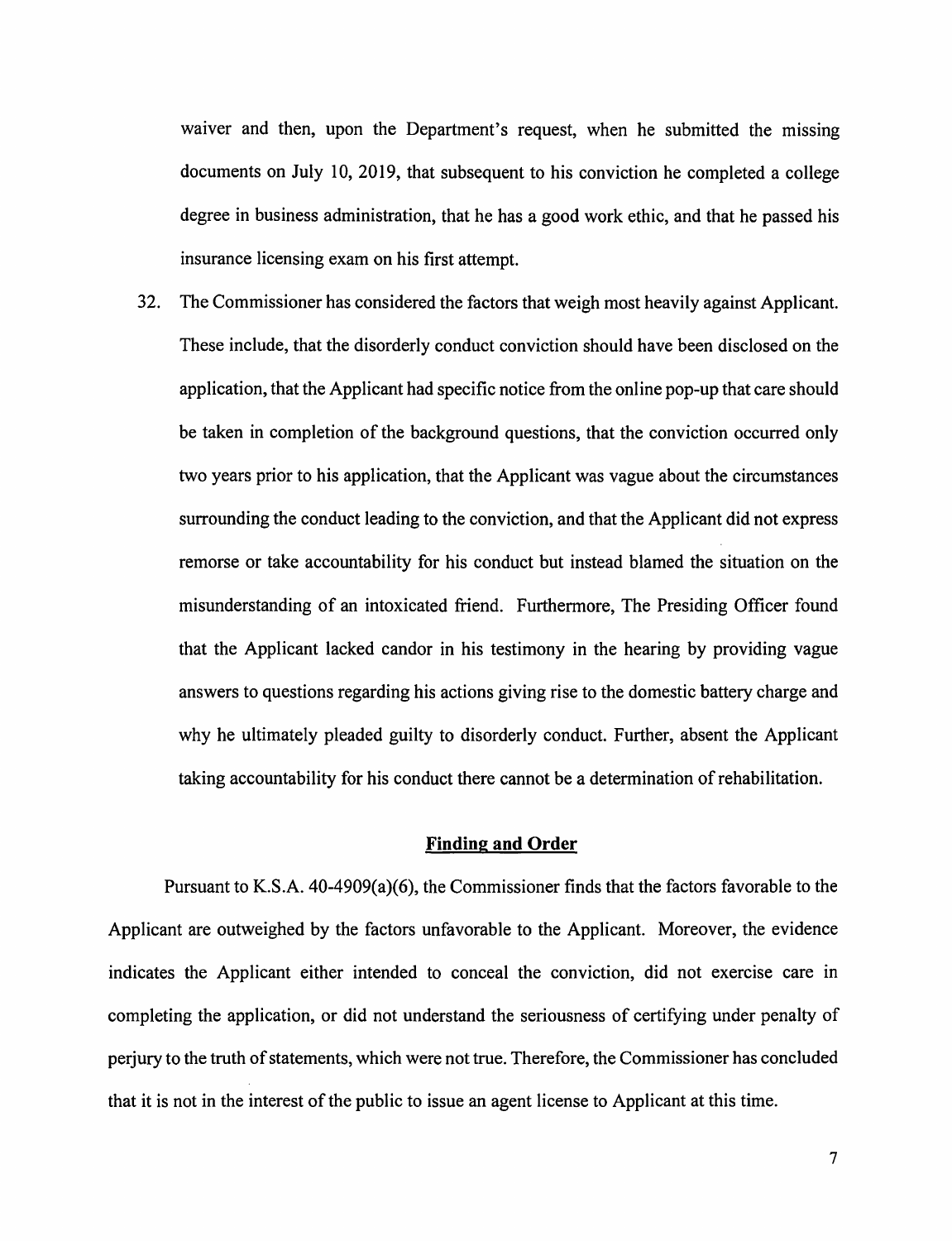## THE COMMISSIONER OF INSURANCE THEREFORE ORDERS IT THAT:

- 1. Denial of Applicant's application for a Kansas resident insurance agent's is AFFIRMED.
- 2. Pursuant to **K.S.A.** 77-415(b)(2)(A), this order is designated by the Department as **precedent.**

## *fl-***IT IS SO ORDERED THIS** */).:,* **DAY OF SEPTEMBER 2019, IN THE CITY OF TOPEKA, COUNTY OF SHAWNEE, STATE OF KANSAS.**



VICKI SCHMIDT COMMISSIONER OF INSURANCE

BY: Burhowou Mal.

Barbara W. Rankin Assistant Commissioner Presiding Officer

### **NOTICE**

Pursuant to K.S.A. 77-601 *et seq.*, Applicant is entitled to judicial review of this Final Order. The petition for judicial review must be filed within thirty (30) days of service of this Final Order (plus three [3] days for service by mail pursuant to K.S.A. 77-531). In the event Applicant files a petition for judicial review pursuant to K.S.A.  $77-613(e)$ , the Agency Officer to be served on behalf of the Kansas Insurance Department is:

Justin L. McFarland, General Counsel Kansas Insurance Department 420 SW 9th Street Topeka, KS 66612